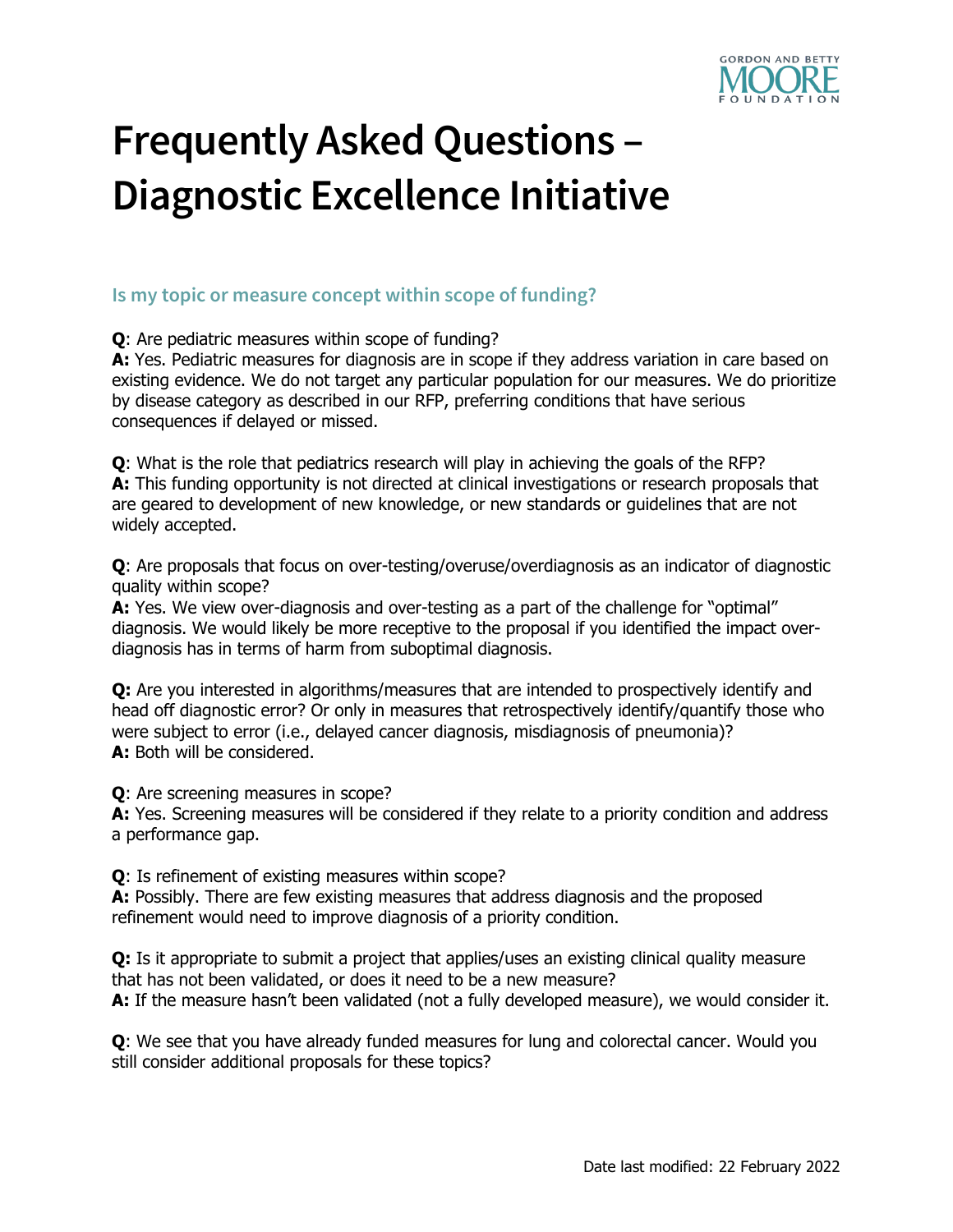

**A:** Yes, although it is wise to notice what other projects we have funded. We will consider other measures that address diagnostic problems with lung and colorectal cancer as long as they do not duplicate prior grantee work. We are sure that there is more than one idea for improving diagnosis. Current projects can be found on our website, Moore.org: [Cohort 1,](https://www.moore.org/article-detail?newsUrlName=new-projects-aim-to-develop-clinical-quality-measures-to-improve-diagnosis) [Cohort 2,](https://www.moore.org/article-detail?newsUrlName=second-cohort-of-grantees-aim-to-develop-novel-clinical-quality-measures-to-improve-diagnosis) and [Cohort 3.](https://www.moore.org/article-detail?newsUrlName=third-cohort-of-patient-care-grantees-develop-ideas-for-improving-diagnosis)

**Q**: Can a measure be general, applicable to multiple diseases? Are you looking for applications that tackle one condition/disease, or multiple conditions?

**A:** Yes. We will consider crosscutting measure concepts for structures and processes that impact multiple diseases, although it would be wise to explain in the application how you expect it to impact one or more of our priority conditions. We would consider any proposal that addresses one, or more, of our priority conditions.

**Q**: How about addressing equity? Is there any interest in equity?

**A:** Assuming the reference to equity in this case is referring to the fact that certain populations are disproportionately affected by some conditions or have disease presentations that might be considered "atypical". In this case, yes, we would welcome measures that are designed to address disparities in care or conditions that are misdiagnosed because of health care inequities, so long as the focus also meets the other criteria of the RFP. We won't consider equity as the only focus, but we will consider equity in the context of a priority condition. If a certain population suffers a disproportionate burden of a diagnostic error, or a delay in diagnosis, for a priority condition, developing a measure to detect that is desirable.

**Q:** How do you view measurements that relate to rare but high impact conditions? Are they viewed less favorably compared to common conditions? Or does the severity of the outcome offset the rarity of the disease?

**A:** The most competitive proposals will deal with both common and severe conditions.

**Q:** What is the distinction between prediction and machine learning for this RFP? **A:** The distinction is meant to be developing a prediction rule based on old data (we don't want) versus developing a real-time surveillance method to detect an "error in evolution" (yes).

**Q**: Will you fund work to test performance of novel biomarkers?

**A:** No, we will not fund work that develops new diagnostics or clinical investigations that test hypotheses. These fall outside the scope of measure development.

## **Will you fund my site? My team?**

**Q:** Are proposals from international settings accepted? Competitive?

**A:** Possibly. We are open to receiving and considering proposals from international sites. However, the work must be relevant to the U.S. health care system, and the measures will be assessed based on their ability to be tested and validated on U.S. health center data and implemented in our setting. We recommend partnering with someone within the U.S.

**Q:** Our team does measure development and partners with organizations that do measure development. Is that acceptable?

**A:** Yes, we welcome the expertise of others in this field and think you would add to the experience of the grantee cohort.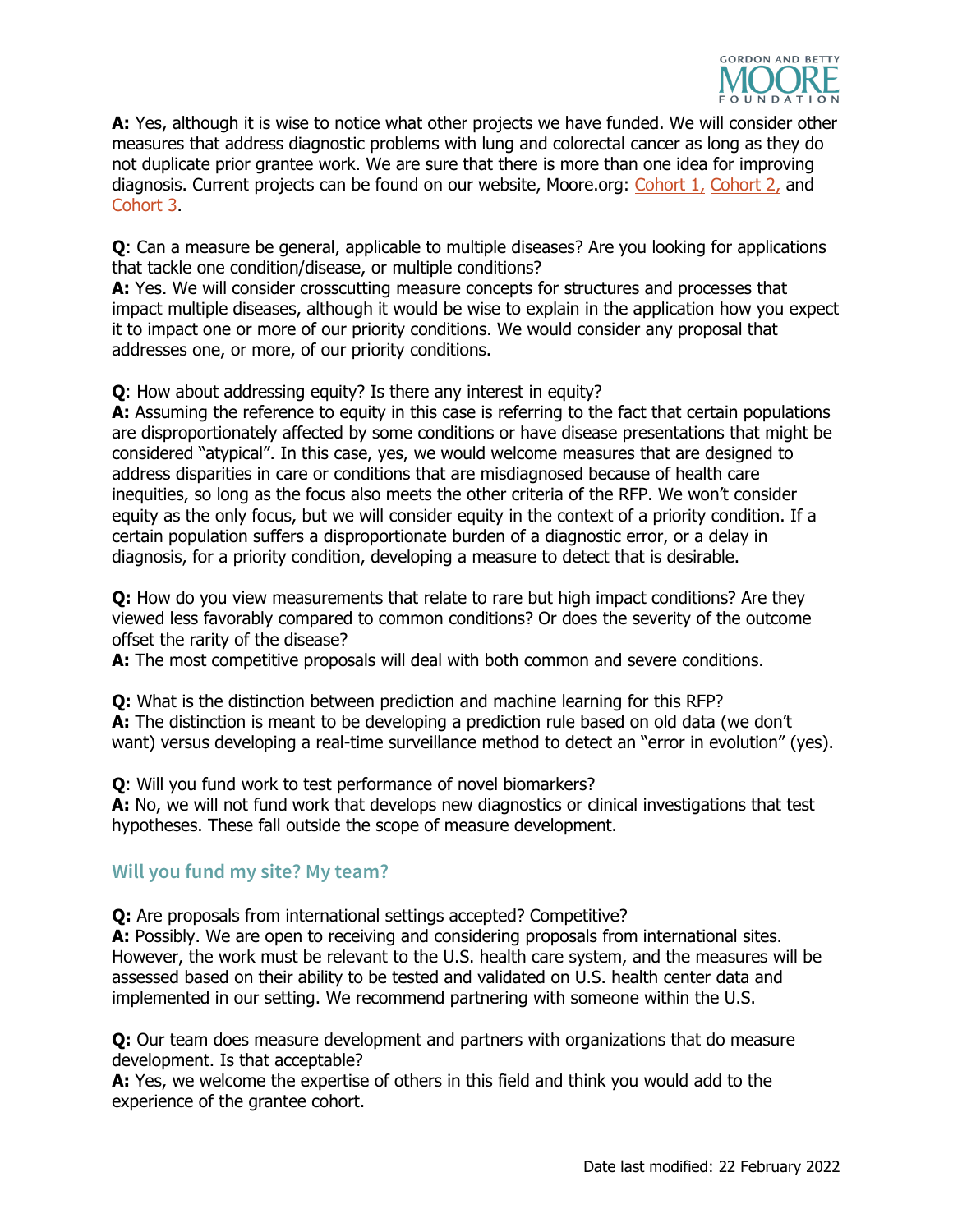

# **How do we assess the applications and proposed work?**

**Q**: Are proposals judged more on the quality of the proposed measure concept, or the quality of the methodology for validating and refining the measure?

**A:** Competitive applications are expected to satisfy both: an excellent measure concept and adequate methodology. However, our acceptance criteria are weighted slightly towards the importance and merit of the measure concept. We partner with Battelle during the grant period to help assure that the methodology is sound. We would rather develop a measure that is meaningful and impactful but struggles with methodology, than develop a technically sound measure that is of no use, or worse, potentially harmful or unwanted. We are willing to take risk if the concept is very important and addresses an unmet need.

**Q:** Is the foundation hoping that these measures may eventually be adopted, e.g., through AHRQ, CMS, or others? **A:** Yes!

#### **What is the preferred format for text answers, references and figures?**

**A:** Please see Appendix D in the complete description of the RFP for details.

#### **Do you have a preferred target for your measures?**

**Q:** Do you have a preference for clinician level measures? Are structure or population health level measures in scope?

**A:** We do not necessarily have a preference based on the target for the measure. We are open to measures that assess performance at the level of the provider, practice group, health care center, and/or by specialty or geographical regions. We prefer measures that can be used to monitor and improve performance for the public good, including use for quality improvement, accreditation or licensing, or adopted for pay for performance, or recognition and incentive programs. You will be asked to justify the need for your measure concept and identify who would use it and how it could be used to improve diagnosis.

#### **Data Source**

**Q**: Do you have a preferred data source?

A: The ideal data source is mostly dictated by the measure concept and the problem you are trying to solve. The data must be appropriate to address the clinical problem. We know that much of data relevant to diagnosis is more granular and many grantees trend towards use of electronic health record data. Certainly, electronic data are preferred for making the measure generalizable and scalable.

**Q:** What is the scale you are looking for? If the work was limited to a single state, would that be acceptable?

**A:** Yes, that would be acceptable. The measure development will likely be constrained by the source of your available data. In that regard, a single state is likely adequate. We do favor work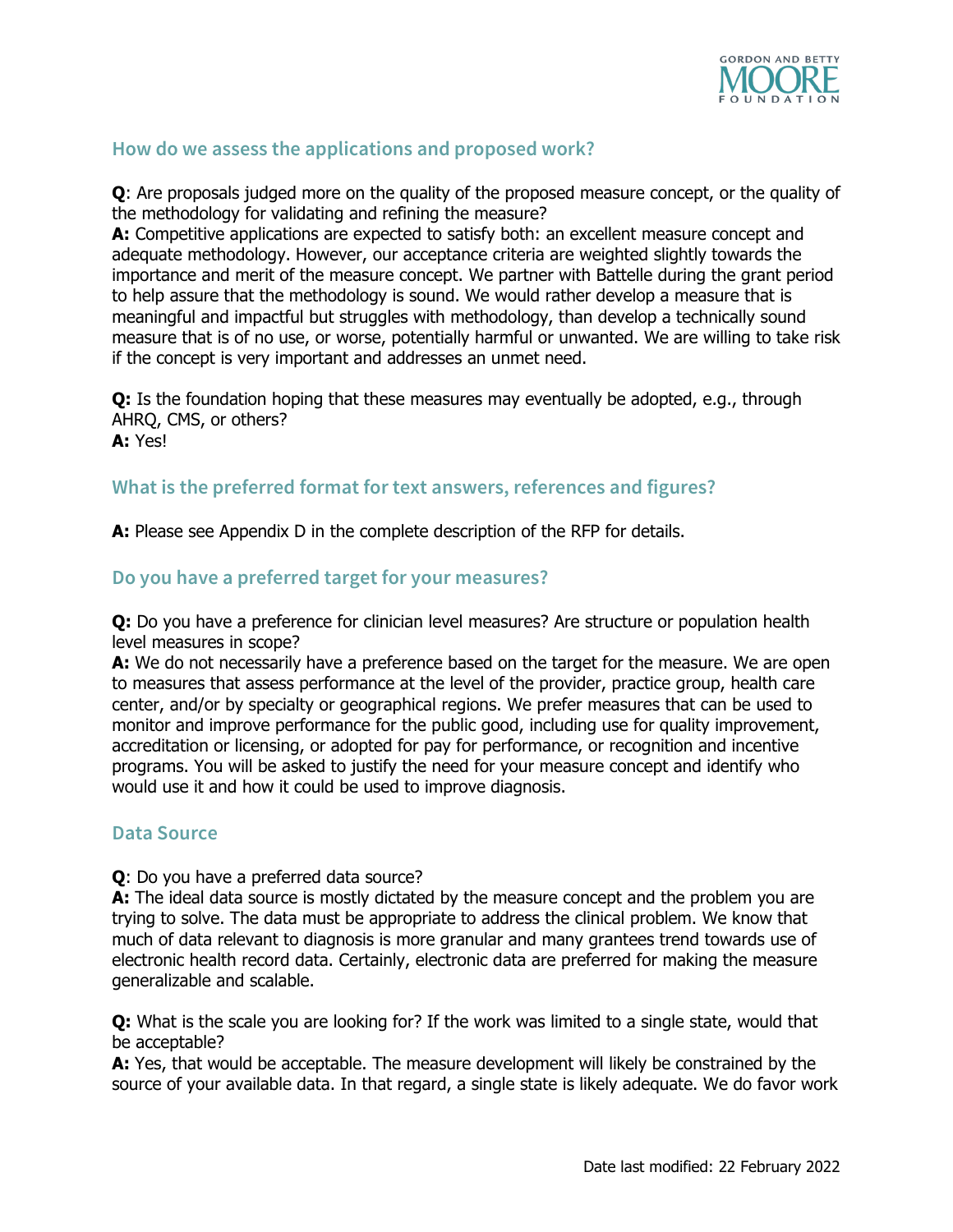

that can ultimately be generalized for more widespread implementation, but that may not be feasible at the start of measure development.

**Q:** Is it expected that the data source to develop the measure will be existing data (i.e., patient electronic health record, other databases)? Or is data collected from patients and real-time to collect data to inform the measure acceptable?

**A:** Both retrospective and prospective data are acceptable.

# **Questions about grant work**

**Q**: What is the minimum level of testing that is expected? Alpha? Beta? **A:** We expect alpha and beta testing to include qualitative and quantitative testing for validity, reliability, and feasibility.

**Q**: Do you consider preliminary work (qualitative) that engages stakeholders and patients or does the project require quantitative testing?

A: Measure development requires both qualitative and quantitative testing, and both are expected for this funding.

**Q**: Is there a mandate that at the end of the grant period (18 months) the measure is submitted for NQF endorsement? We anticipate that it may take longer.

**A:** We understand that the time to fully develop a measure may take longer than the grant period. We use the NQF measure assessment criteria as a standard for your measure development work. And while we hope that you pursue NQF endorsement, we recognize that may not be achievable for all our grantees within 18 months. If a measure is very promising and needs additional time to submit for NQF endorsement, we may regrant to allow additional time and budget. That decision is predicated on the importance of the measure, the grantee performance, the feasibility of the measure, and the likelihood for success.

## **Funding**

**Q**: Will you fund work that is already underway with state and/or CDC funding? A: We will consider co-funding projects with measure concepts that are appropriate for our priorities and have potential for broad impact. However, the grantee will be expected to participate with our cohort of grantees.

**Q**: If my organization or division has been funded by this RFP, does that preclude another grant to the same institution?

**A:** Each proposal is judged on its own merit. We do not restrict funding based on prior funding decisions.

## **General Information**

**Q:** What is the timeline between notification as a semi-finalist and the presentation? When are the presentations expected to be? What is the funding level by year? **A:** Please see the complete description of the RFP for details.